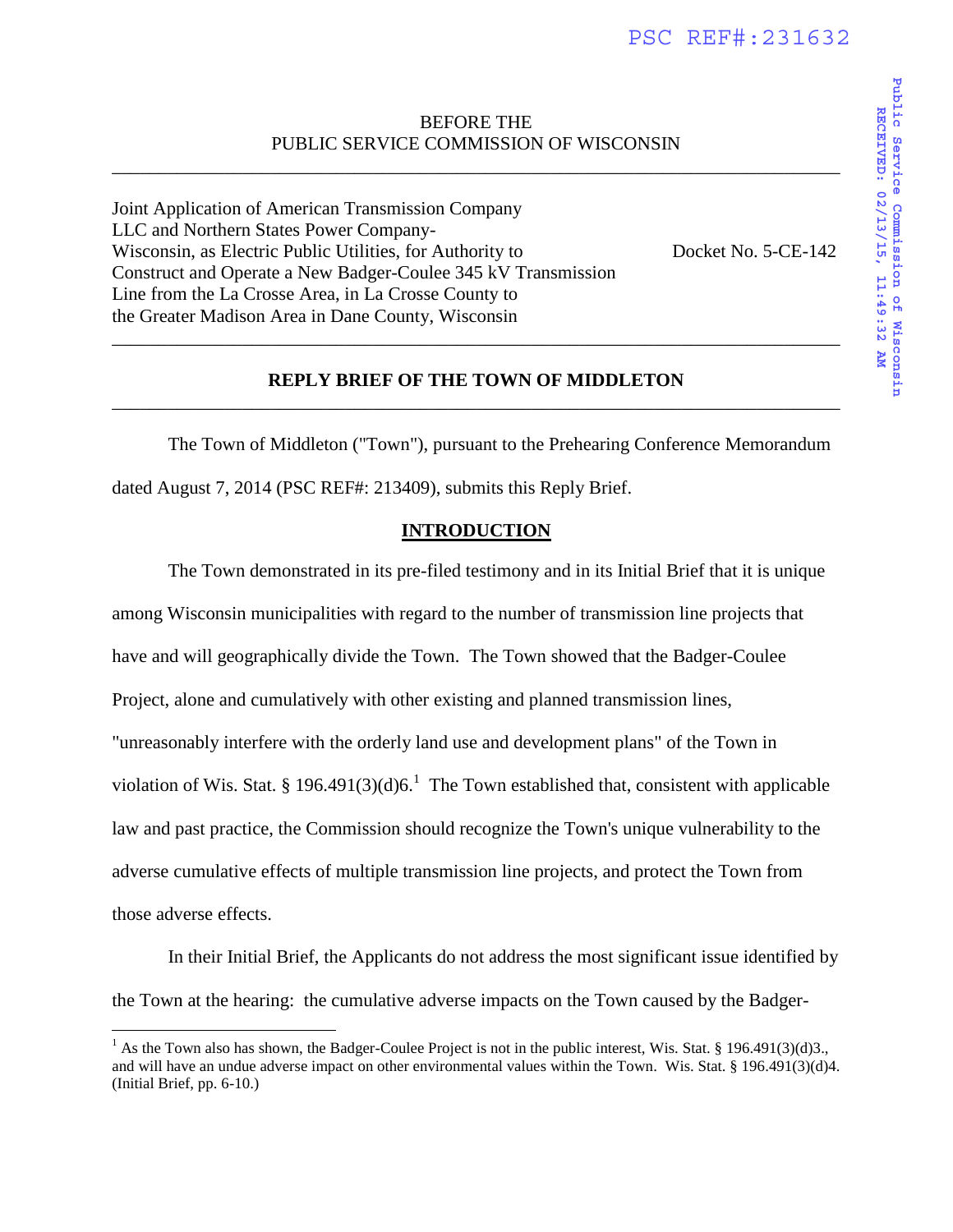Coulee Project and other existing and planned transmission lines. Instead, the Applicants merely restate certain of their witnesses' testimony - testimony that was refuted at the hearing - regarding their efforts to collaborate with the Town and the effect of the Badger-Coulee Project on the Town. Apparently, the Applicants hope that its testimony describing its empty gestures toward the Town will be sufficient to cause the Commission to look past the Town's interests and position.

The Commission should reject the Applicants' attempt to avoid the issues raised by the Town. Instead, the Commission should issue a final decision in this proceeding that (i) recognizes the cumulative impacts of multiple transmission lines on the Town, (ii) requires the Applicants to conform their projects to the Town's development plans, (iii) provides compensation to the Town commensurate with the impacts it will suffer, and (iv) requires the Applicants to collaborate with the Town to ensure that the Applicants avoid interfering with the Town's development plans.

#### **REPLY**

# **I. THE APPLICANTS FAIL TO REFUTE THE CUMULATIVE IMPACTS OF MULTIPLE TRANSMISSION LINES ON THE TOWN.**

In its Initial Brief, the Town identified the authority of the Commission to consider the specific project for which a CPCN is sought by evaluating that project in the context of other existing and proposed transmission projects. (*See* Initial Brief (PSC REF#: 230724), pp. 3-5 (and authorities cited therein).) The Town showed, therefore, that applicable law requires an assessment of the present CPCN application to include consideration of the cumulative adverse effects on the Town of the proposed project, alone and in conjunction with other planned or approved projects. At the hearing in this matter, the Town described in detail those cumulative adverse effects, including the geographic divisions resulting from multiple transmission lines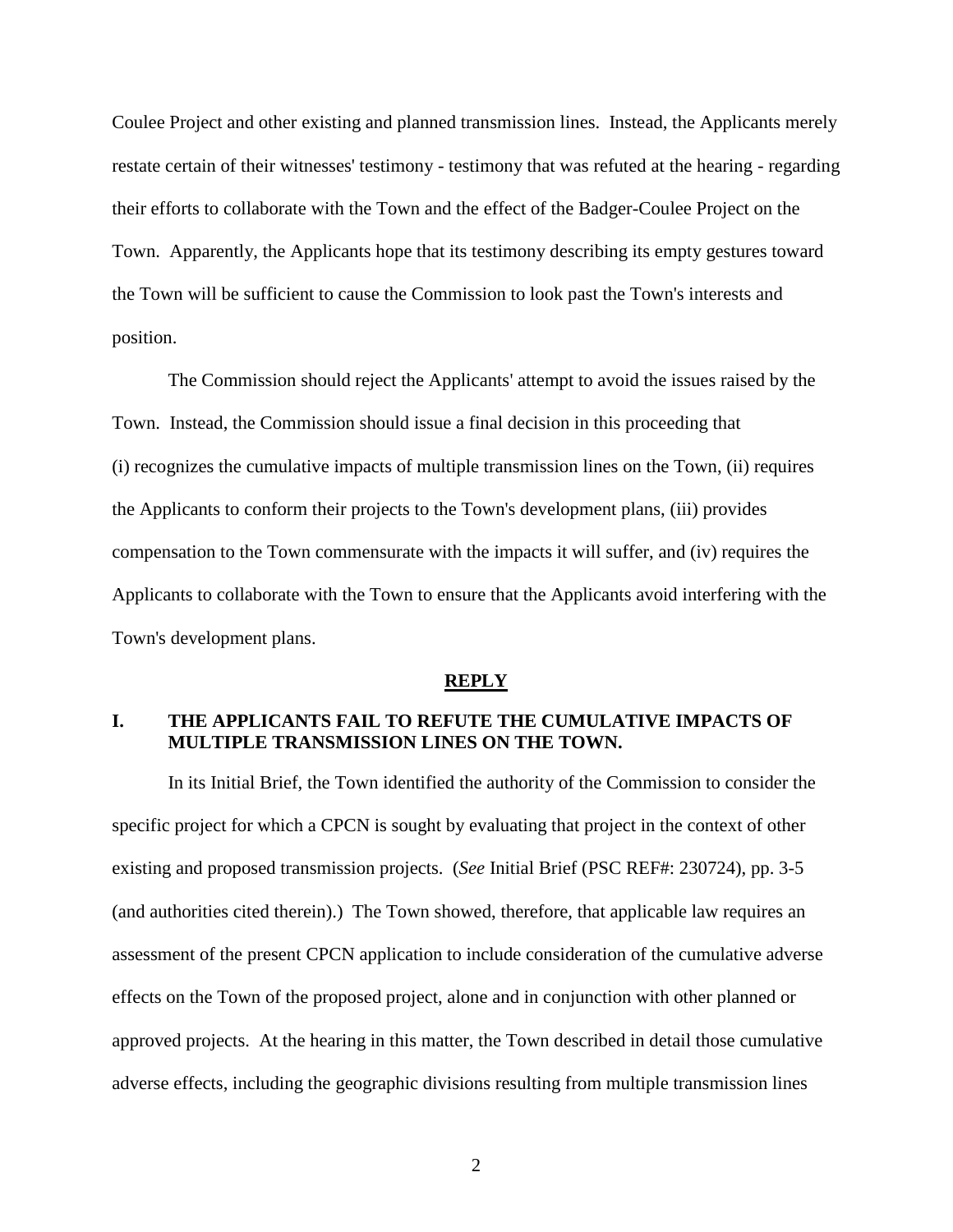which limit or eliminate the accessibility of certain parts of the Town and the availability of land for further development projects. (*Id*. at 6-10.)

In their Initial Brief, the Applicants do not rebut any of the testimony proffered by the Town concerning the cumulative impacts of multiple transmission lines. Their silence in the face of such testimony and information is not surprising, given that the existence of such cumulative impacts is beyond any reasonable dispute. Rather than attempt to refute the existence of cumulative impacts, it appears that the Applicants may contend that the law technically does not recognize nor afford a remedy for such cumulative impacts. This also is untrue, as shown by the multiple authorities identified by the Town in its Initial Brief and as demonstrated by the Commission practice of considering cumulative impacts. The Applicants' strategy of ignoring the significant issues relating to cumulative impacts, in the hope that the Commission will do likewise, should not prevail.

The Commission can and should examine those cumulative impacts and:

- Require the Applicants to analyze and address in this proceeding and in relation to any future transmission line projects- the cumulative impacts on the Town of the Badger-Coulee Project and all other existing or planned transmission line projects.
- Require the Applicants to conform the Badger-Coulee Project to the Town's current and planned developments.
- Require the Applicants to make an additional annual payment to the Town in an amount equal to \$1,000 per household in the Town, updated annually, for the useful life of the transmission lines connected to the Cardinal Substation.

In particular, as it relates to the Town's planned extension and realignment of Bronner Road, the Commission should order the Applicants to conform the Badger-Coulee Project to the Town's development plans for Bronner Road. The Applicants concede in their Initial Brief that the Badger-Coulee Project is compatible with the Town's plans concerning Bronner Road.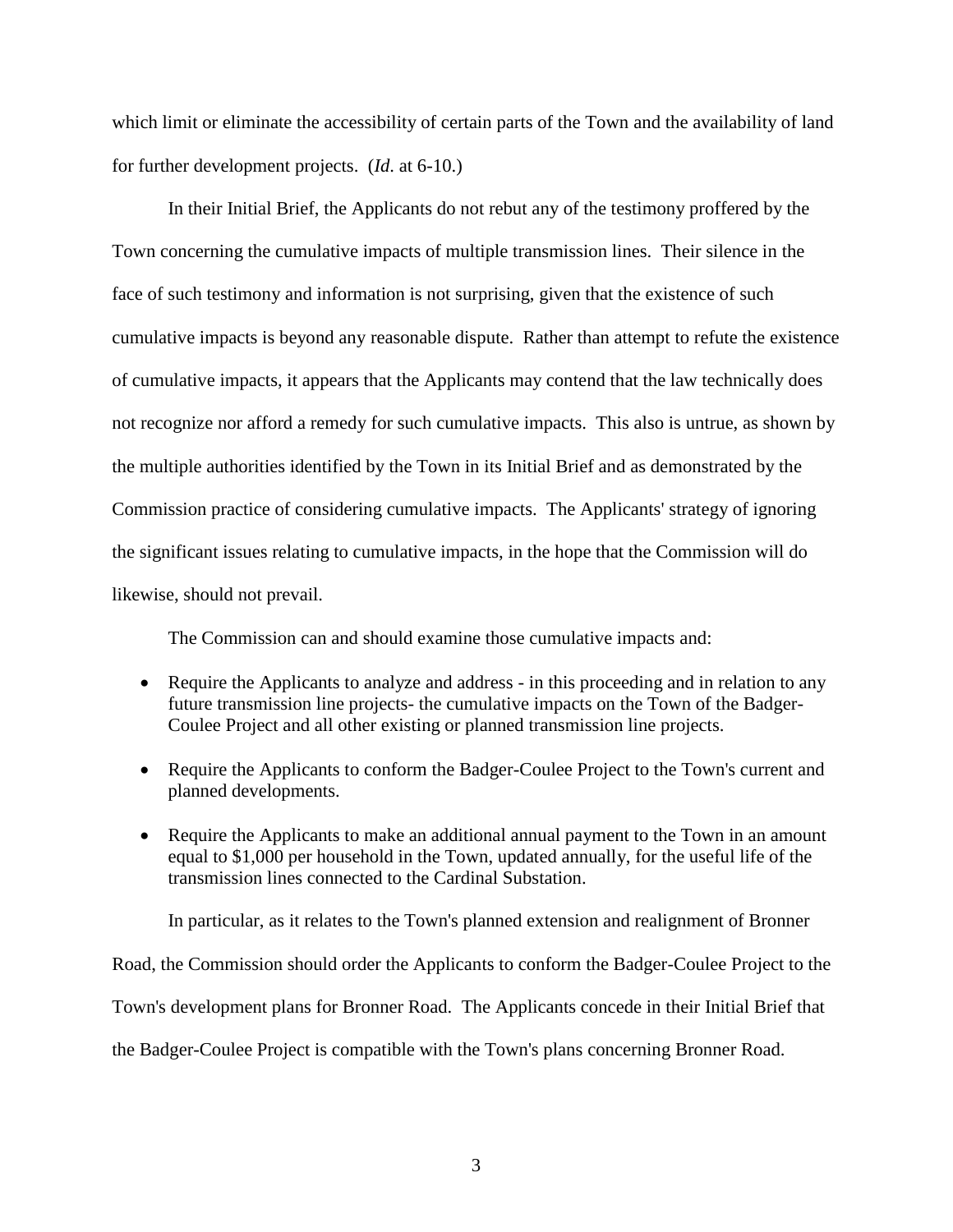Therefore, an order point requiring the Applicants to conform the Badger-Coulee Project to the Town's plans for Bronner Road should not impose any burden on the Applicants.

# **II. THE APPLICANTS' STATEMENTS CONCERNING THEIR INTERACTIONS WITH THE TOWN ARE MISLEADING.**

In its Initial Brief, the Town described how the Applicants' failure to engage with the Town in respectful, timely, and productive discussions has exacerbated the cumulative adverse impacts that result from multiple transmission line projects. (Initial Brief, pp. 13-16.) The Town also explained how American Transmission Company LLC ("ATC") in particular appears to be communicating less and less with the Town as more and more transmission line projects are proposed to terminate in the Town. (*Id*.) In their Initial Brief, the Applicants claim to have collaborated with the Town, and refer to a few instances of interactions with the Town. Its claim of collaboration, and the examples it provides, are misleading. In context, the instances of "collaboration" identified by the Applicants reveal the Applicants' blatant disregard of the Town's concerns.

First, the Applicants claim to have engaged in outreach efforts with the Town in "numerous ways" and at "numerous times." (App. Initial Brief, p. 40.) In fact, ATC initially held the only open house in the Dane County region in Waunakee, even though the Badger-Coulee project terminated in the Town. (Tr. Vol. 10, p. 190.) The Town asked ATC to have an open house in the Town - ATC declined. The Town held an informational meeting for its residents on June 11, 2012 - ATC did not attend. (Tr. Vol. 10, p. 191.) The Applicants eventually convened an open house in the Town, but not until a month before the Applicants filed their application for the Badger-Coulee Project. (Tr. Vol. 10, p. 191.)

Second, the Applicants claim to have taken into account the comments received from the Town and incorporated them into their routing decisions. (App. Initial Brief, p. 41.) However,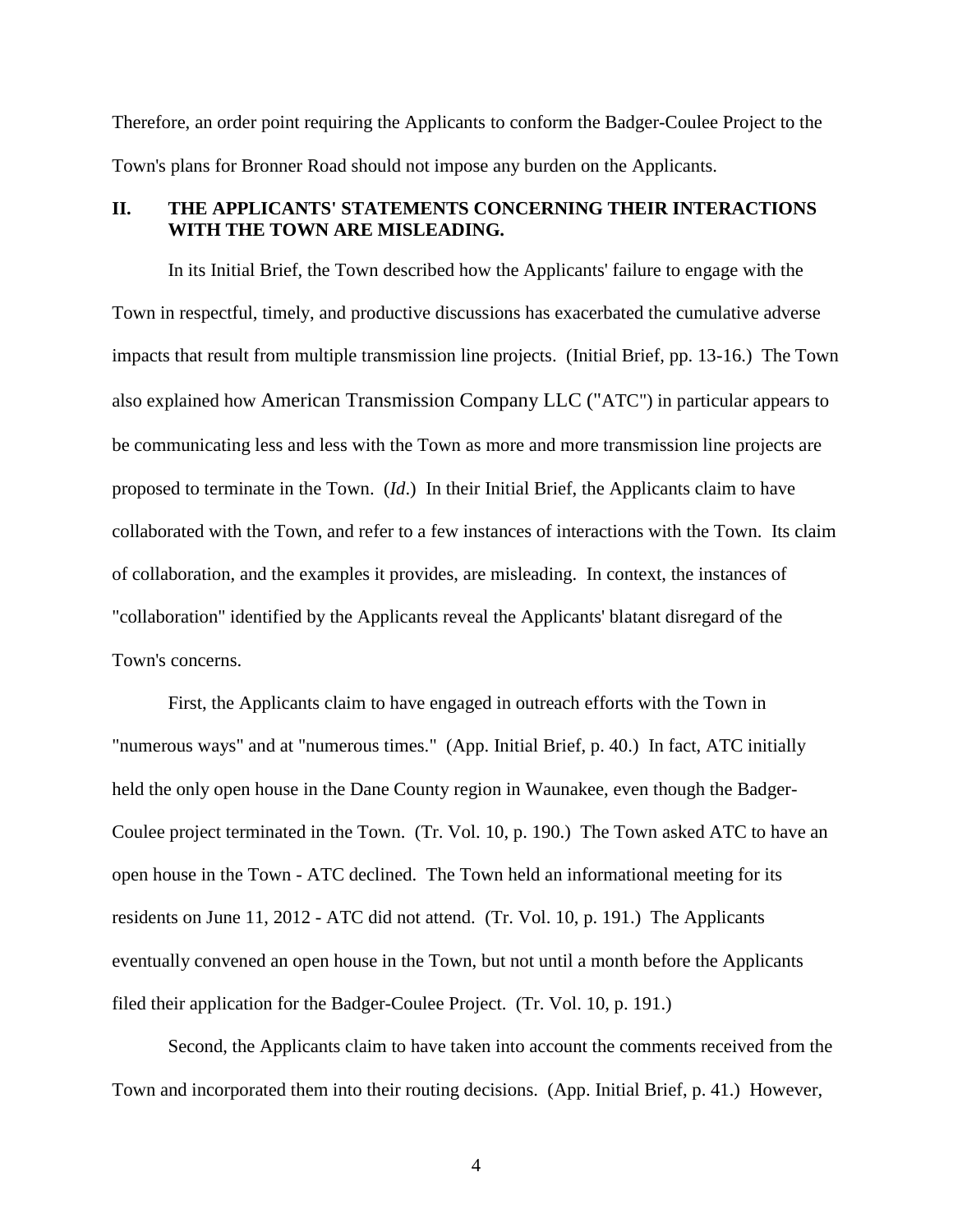at the hearing ATC could not identify a single instance in which it incorporated the Town's concerns into the planning of the Badger-Coulee Project. (Tr. Vol. 8, p. 307.)

Third, the Applicants contend that they notified the Town of its planning for the Badger-Coulee Project before the Town formally adopted plans for Bronner Road. (App. Initial Brief, p. 41.) In stating this, the Applicants insinuate that planning for the Badger-Coulee project preceded, and should take precedent over, the Town's plans for Bronner Road. The Applicants, however, fail to point out a critical point of which they are aware: the Town's plans concerning amending its official map with regard to Bronner Road began in 2007, before the Badger-Coulee Project was in ATC's ten year plan. (Tr. Vol. 10, pp. 196; Tr. Vol. 10, p. 206; Tr. Vol. 8, p. 305.) As the Applicants also know, the Town's planning processes look several years into the future and the Town cannot postpone its planning activities until the Applicants determine where its proposed and future projects will be located within the Town. (Tr. Vol. 10, pp. 198-199.) By essentially demanding that the Town react to the limited route alternatives proposed by the Applicants and adjust its planning accordingly, the Applicants are "unreasonably interfer[ing]" with "orderly land use and development plans" contrary to Wis. Stat. § 196.491(3)(d)6.

The Applicants' failure to effectively communicate and coordinate with the Town has resulted in developmental uncertainty and has exacerbated the unreasonable interference transmission lines have on the Town's development plans. (Direct-Town of Middleton-Ludtke, PSC REF#: 224670, pp. 7-8.) The Commission should require the Applicants and ATC to coordinate with the Town to ensure that the Badger-Coulee Project and other transmission line projects accommodate the Town's current and proposed development plans.